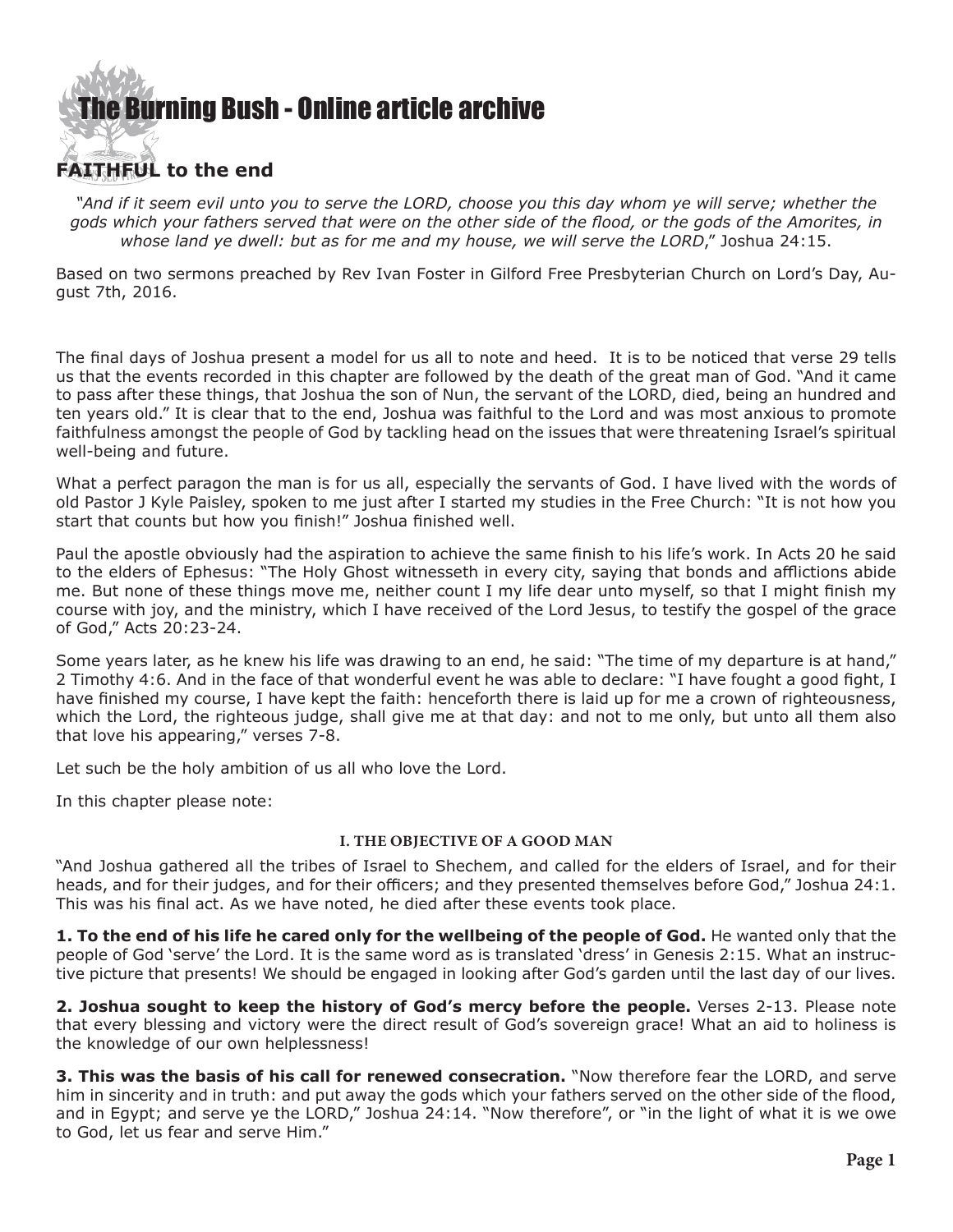

Notice how the old sins cling on! Joshua says, "Put away the gods which your fathers served." The old ways of the flesh linger on and will re-assert themselves given half a chance.

Notice too that holiness consists in 'putting away' sin. Holiness is separation, something that needs to be learned again today. The days of blessing, through which the Free Presbyterian Church passed in the 60s and 70s, were days of separation. Men, women, families, left behind the gods of Ecumenism and Romanism, Modernism and Liberal Theology, cast such all aside and followed the Lord Jesus outside the camp. Such were the people who built the churches that sprang up in those years.

## **II. THE DECEITFULNESS OF THE HEART**

"And the people answered and said, God forbid that we should forsake the LORD, to serve other gods, . . . . . And the people said unto Joshua, Nay; but we will serve the LORD," Joshua 24:16, 21. Joshua knew that, despite their strong assertions of allegiance to God, they were not free of the old sins, certainly not as free as the people might have believed themselves to be. There was self-deception at work. God's people invariably hold a higher view of their state than is true.

We sing: "Change and decay in all around I see." However, we rarely notice the changes in our own hearts and lives. We need honestly before God to search our own hearts in the light of His holy Word.

> Search me, O God! my actions try, And let my life appear As seen by Thine all-searching eye — To me my ways make clear.

Throw light into the darkened cells, Where passion reigns within; Quicken my conscience till it feels The loathsomeness of sin.

Search all my thoughts, the secret springs, The motives that control; The chambers where polluted things Hold empire o'er the soul.

Search, till Thy fiery glance has cast Its holy light thro' all, And I by grace am brought at last Before Thy face to fall.

Thus prostrate I shall learn of Thee, What now I feebly prove, That God alone in Christ can be Unutterable love!

There was a work done under Joshua's instruction at that time but it didn't last too long. "And the people said unto Joshua, The LORD our God will we serve, and his voice will we obey," Joshua 24:24. But as with every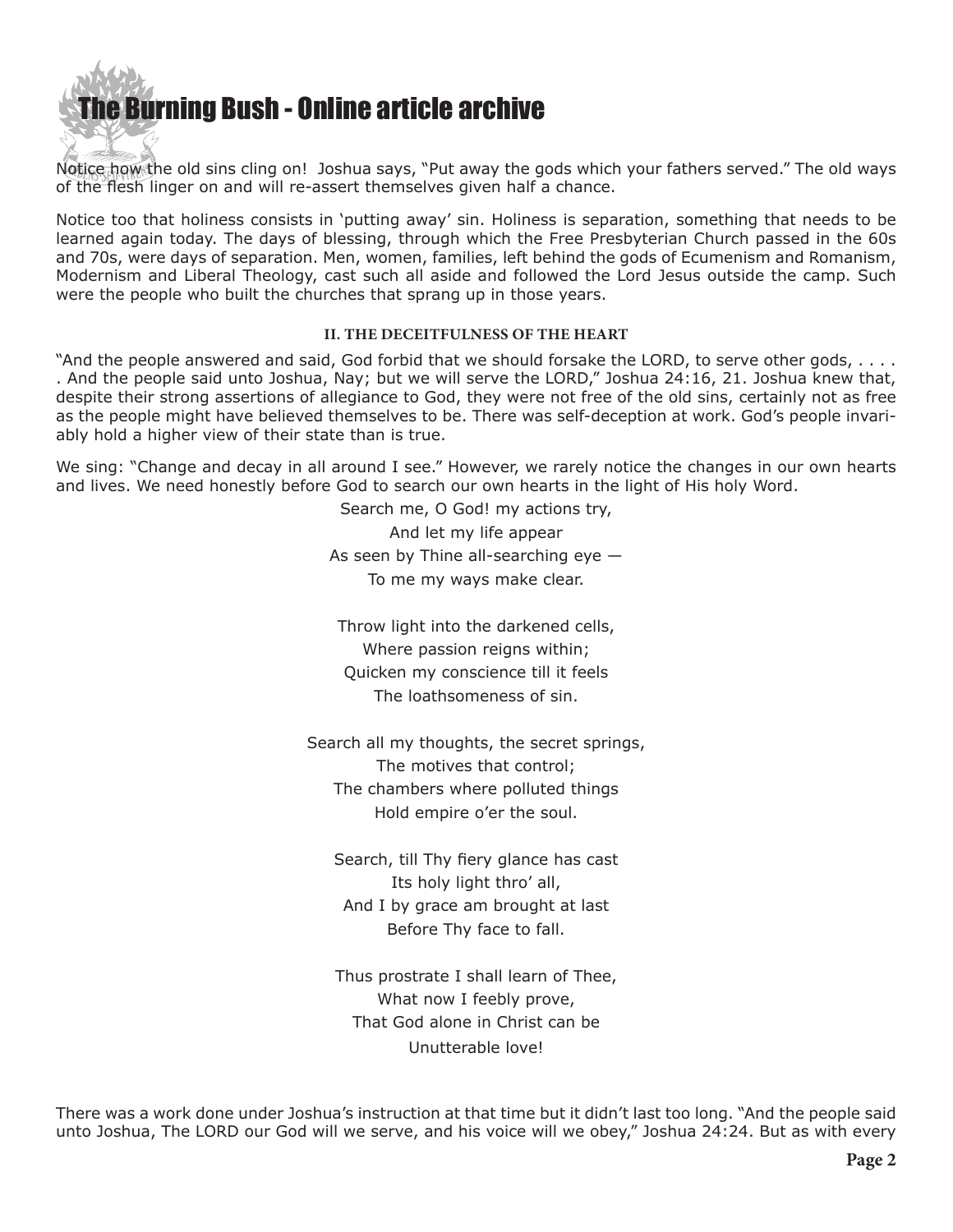

generation, this consecration to God was short-lived! "And Israel served the LORD all the days of Joshua, and all the days of the elders that overlived Joshua, and which had known all the works of the LORD, that he had done for Israel," Joshua 24:31.

After that, the drift backwards began.

Free Presbyterian, the "things . . . . written aforetime were written for our learning, that we through patience and comfort of the scriptures might have hope," Romans 15:4. How have we done over the last 60 years? Do we stand where once we stood, or has a drift set in?

There is only one HONEST answer to that question.

### **III. THE SOLEMN WITNESS TO THEIR PROFESSION OF OBEDIENCE**

"And Joshua wrote these words in the book of the law of God, and took a great stone, and set it up there under an oak, that was by the sanctuary of the LORD. And Joshua said unto all the people, Behold, this stone shall be a witness unto us; for it hath heard all the words of the LORD which he spake unto us: it shall be therefore a witness unto you, lest ye deny your God," Joshua 24:26-27.

There have been stones raised in our history as memorials and witnesses to the oath of allegiance to God which our denomination has sworn.

**1. The ordination oath of every elder and minister is a memorial stone of our stand for God.** What a solemn oath is taken by every Free Presbyterian minister and elder! Part of that oath contains the following undertaking.

"Will you maintain with all the strength God shall give the truly Scriptural separation position of the Free Presbyterian Church of Ulster and vigorously withstand the apostasy of Irish Presbyterianism exhorting God's people to obey the teaching and commandments of 1 Timothy 6:3-5?"

Those verses read: "If any man teach otherwise, and consent not to wholesome words, even the words of our Lord Jesus Christ, and to the doctrine which is according to godliness; he is proud, knowing nothing, but doting about questions and strifes of words, whereof cometh envy, strife, railings, evil surmisings, perverse disputings of men of corrupt minds, and destitute of the truth, supposing that gain is godliness: from such withdraw thyself."

This is a declaration of war against the opponents of God's truth. That is the position the Free Presbyterian Church took up from the beginning.

**2. The signed covenant in every minister's room is a memorial stone of our stand for God!** In 1988, on 28th February which was the 350th anniversary of the signing of the Solemn League and Covenant in Scotland by our Presbyterian forefathers, the Free Presbyterian Church, throughout its congregations, gave their signature to a very solemn oath. Part of it read: We "solemnly covenant together, by His grace, to stand with Christ in this evil day, for all that He is for, and against all that He is against."

How many Free Presbyterians are today standing with IRA terrorists, with ecumenists, Christ deniers and sodomites? That cannot be gainsaid! There are some Free Presbyterians today doing what they railed on others for doing but a few short years ago. I know they are doing wrong for they condemned others for doing what they now do! "Thine own mouth condemneth thee, and not I: yea, thine own lips testify against thee," Job  $15:6$ .

**3. The sermons and protests over the years are memorial stones of our stand for God.** There are thousands of them on record in the libraries of our churches and they will witness against us one day. What an awful thing it is when our own words rise up to condemn us for our backslidings and departures!

**4. Many of the church buildings are memorial stones to our witness and stand in Ulster.** Most of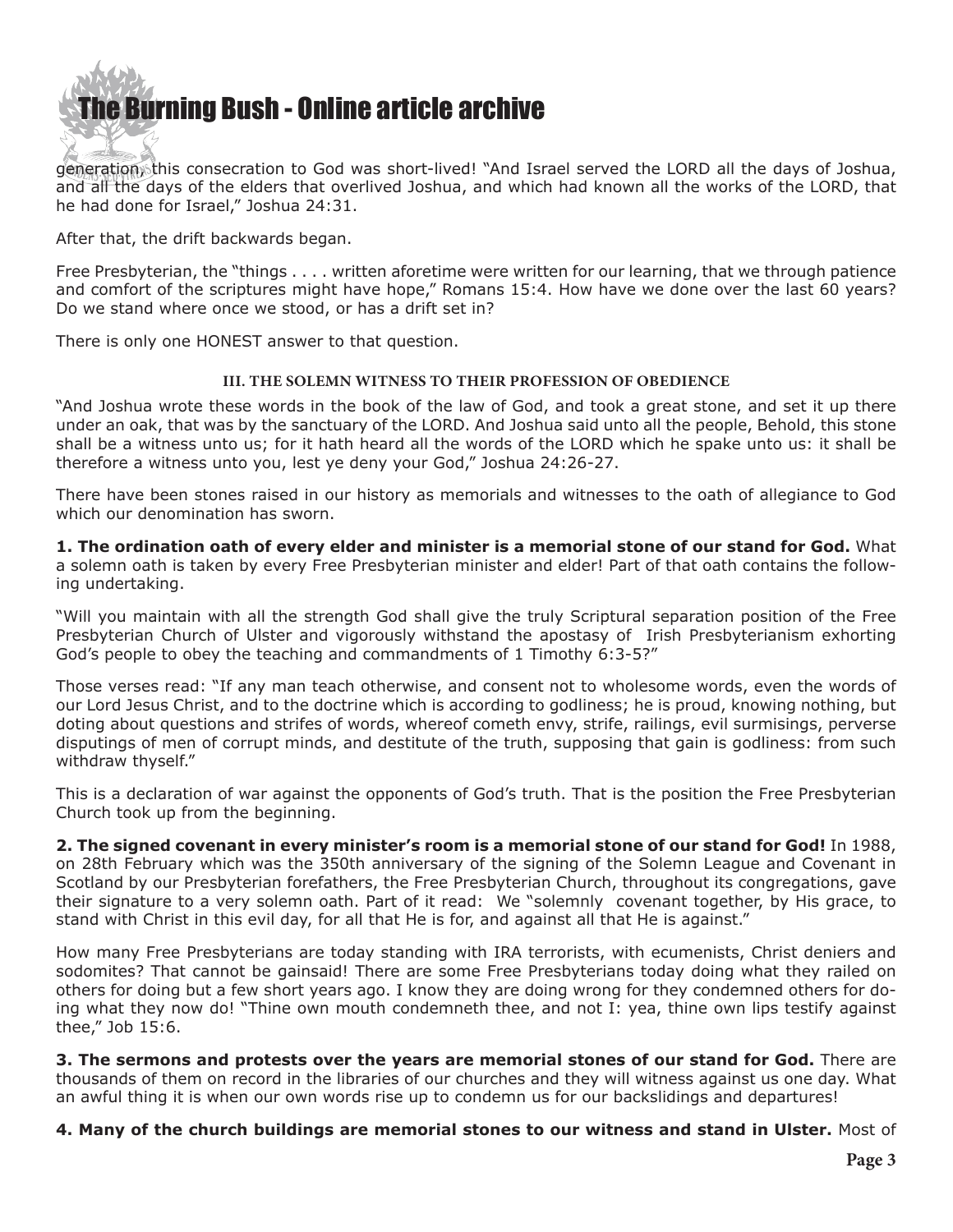

them were built, like the walls of Jerusalem in Nehemiah's day, amidst the opposition of Christ's enemies. What battles were fought with council officials who were spurred on by local ecumenists who wished to stop at any cost the spread of the gospel witness of the Free Presbyterian Church!

**5. The bitter hatred of the enemy is a memorial stone to our stand for God.** It lives on today whenever a note is sounded from the old gospel trumpet. There is a hatred of any sounding of the war trumpet of Free Presbyterianism of 40-60 years ago.

The Belfast Telegraph and other ecumenical propaganda sheets may have lauded some for their actions in setting up the power-sharing government with the IRA in 2007 but the lion's roar may still be heard when there is a lifting up of the sweet sound of heaven's message by which hell's lies are refuted!

Yes, there are many stones to be seen all around that serve to remind us where once we stood and the God we once served with joy "in sincerity and in truth."

## **IV. IN THIS PASSAGE WE HAVE A SAD REMINDER OF THE BREVITY OF OUR FAITHFULNESS.**

"And Israel served the LORD all the days of Joshua, and all the days of the elders that overlived Joshua, and which had known all the works of the LORD, that he had done for Israel," Joshua 24:31. But then they denied the Lord.

"And the people served the LORD all the days of Joshua, and all the days of the elders that outlived Joshua, who had seen all the great works of the LORD, that he did for Israel. And Joshua the son of Nun, the servant of the LORD, died, being an hundred and ten years old. And they buried him in the border of his inheritance in Timnathheres, in the mount of Ephraim, on the north side of the hill Gaash. And also all that generation were gathered unto their fathers: and there arose another generation after them, which knew not the LORD, nor yet the works which he had done for Israel. And the children of Israel did evil in the sight of the LORD, and served Baalim: and they forsook the LORD God of their fathers, which brought them out of the land of Egypt, and followed other gods, of the gods of the people that were round about them, and bowed themselves unto them, and provoked the LORD to anger. And they forsook the LORD, and served Baal and Ashtaroth," Judges 2:7-13.

Is that going to be the path that we follow? If it is, please note how it will end. "And the anger of the LORD was hot against Israel, and he delivered them into the hands of spoilers that spoiled them, and he sold them into the hands of their enemies round about, so that they could not any longer stand before their enemies. Whithersoever they went out, the hand of the LORD was against them for evil, as the LORD had said, and as the LORD had sworn unto them: and they were greatly distressed," Judges 2:14-15.

Is that the heritage we will leave our children?

**1. We do not readily acknowledge our tendency to unfaithfulness.** We are exact copies of the disciples. "Then saith Jesus unto them, All ye shall be offended because of me this night: for it is written, I will smite the shepherd, and the sheep of the flock shall be scattered abroad. But after I am risen again, I will go before you into Galilee. Peter answered and said unto him, Though all men shall be offended because of thee, yet will I never be offended. Jesus said unto him, Verily I say unto thee, That this night, before the cock crow, thou shalt deny me thrice. Peter said unto him, Though I should die with thee, yet will I not deny thee. Likewise also said all the disciples," Matthew 26:31-35.

We readily deceive ourselves with notions of our own strength!

**2. This pattern of weakness was seen in the apostolic church.** Paul wrote to the Galatians: "I marvel that ye are so soon removed from him that called you into the grace of Christ unto another gospel," Galatians 1:6. That was but approximately 30 years after Pentecost. The seven churches of Asia are another example. Remember Revelation 3:20? How well known are its words and how relevant they are to our subject.